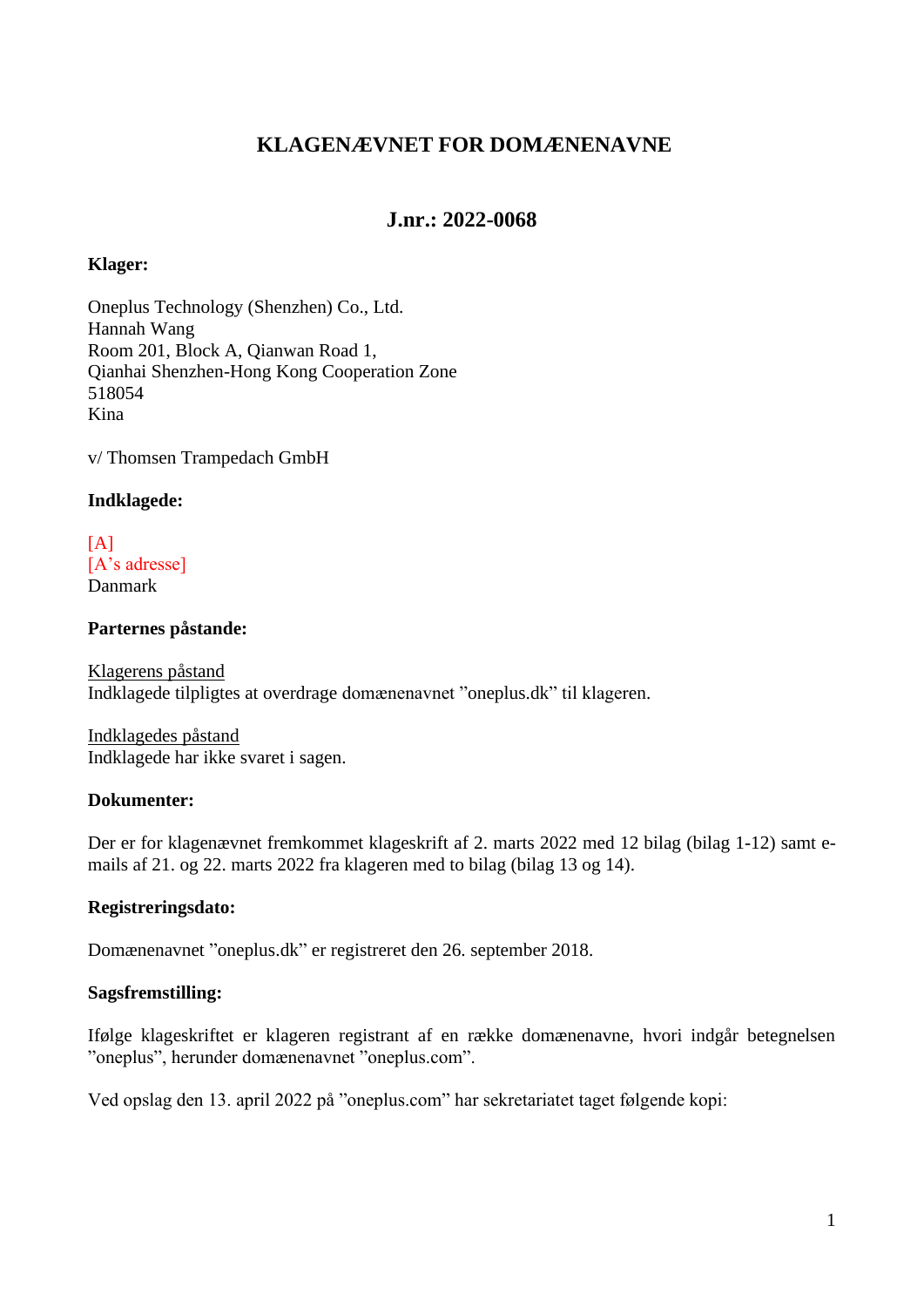

I klageskriftet er anført om baggrunden for klagen bl.a.:

*"The Complainant, OnePlus Technology (Shenzhen) Co., Ltd., is a Chinese consumer electronics manufacturer headquartered in Shenzhen, Guangdong province, China. It was founded in December 2013, and is best known for making smartphones, and officially serves 34 countries and regions around the world as of July 2018. It's global revenue is of \$1.4 billion by end of 2018 (see exibit 1).*

*In Europe, the brand is one of four top selling smartphones. Oneplus is alleged bringing the best and fastest charging technology to consumers' hands. In May 2019, OnePlus made a deal with 'Avengers' actor Robert Downey Jr. to endorse OnePlus 7 Pro, see https://9to5google.com/2019/05/16/oneplus-robert-downey-jrdeal/ . and https://www.gsmarena.com/oneplus\_publishes\_2017\_annual\_report\_revenues\_and\_sales\_on \_the\_rise-news29388.ph (see exibit 2).*

*The company and the brand has been a famous smartphone name in Europe and in Denmark by the time the noticed domain name registered. There are different press articles have mentioned the success of the brand, i.e:*

*https://www.netkablet.dk/oneplus-billig-android-smartphones-kamp-mod-dyreste smartphones/ and https://www.androidpolice.com/2021/04/28/oneplus-sales-grew-by-over-300-ineurope-and-india-in-q1/ (see exibit 3 and 4)*

*In Denmark, where the cctld .dk designated to, there has been mutual market penatration of the smartphone brand. From all major mobile telecomunication service providers and smartphone dealers, consumers can buy Oneplus smartphones, i.e.:*

- *1. https://www.3.dk/mobiler/se-alle/#OnePlus*
- *2. https://www.elgiganten.dk/brand/oneplus*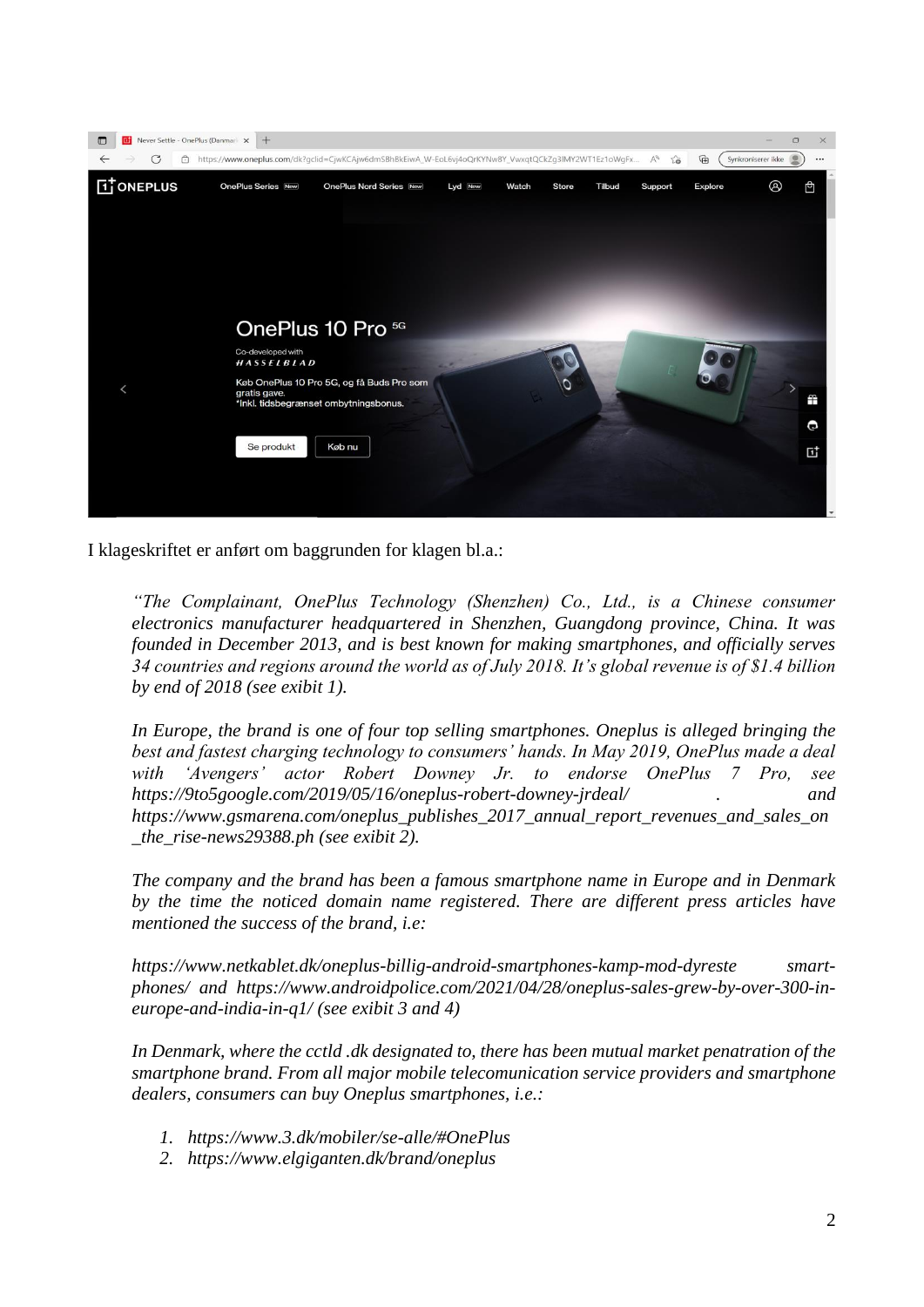- *3. https://www.proshop.dk/OnePlus*
- *4. https://www.callme.dk/webshop/mobiler/brand/oneplus/*
- *5. https://www.power.dk/c/1100/mobil-og-foto/mobiltelefoner/brand/oneplus/*
- *6. https://www.telenor.dk/shop/mobiler/oneplus/*

*Besides, the Complainant is promoting the brand Oneplus and communicating with the local community in Denmark through Social Media platforms, i.e.: https://www.instagram.com/oneplus\_dk/?hl=da.*

*The Complainant's Brand Protection Efforts:*

*The company has continuesly seeking to protect it's brand and Ip right, "oneplus" trademark has been registered since 1990 in multiple jurisdictions. In Europe, from 2013 the company has obtained exclusive 2 right of the trademark "oneplus" designating Denmark. The trademark registration is six years prior to the noticed domain name registration time.*

*The complainant has below registered "oneplus" trademarks with EUIPO:*

- *1. EMTM 012280996 granted since 5th November 2013 in Nice Class 9, 35, 37 (see "Exibit 5")*
- *2. EMTM017900325 granted since 14th May 14th 2018 in Nice Class 9 (see "Exibit 6")*

*Beside the trademarks, the complainant also seeks to protect the brand online, there are hundreds of domain names with "oneplus" have been registered by the complainant (see "Exibit 7").*

*[…]*

*Trademark Infringement* 

*Given the facts that:*

- *1. The domain name Oneplus.dk is identical to the complainant's registered EUIPO "oneplus" trademark;*
- *2. The domain name Oneplus.dk was registered on 26th September, 2018 (see "Exibit 8"). Therefore, the trademark registration of "Oneplus" in EU is prior to the registration of the domain name Oneplus.dk;*
- *3. The registrant of the domain name Oneplus.dk is not a licensee of the Complainant, nor has he been otherwise allowed by the Complainant to make any use of its "oneplus" trademark, in a domain name or otherwise.*

*Given the paragraph 2 of the Article 9.2 in the Terms and Conditions for the Right of Use to a .dk Domain Name laid down by DK Hostmaster A/S:*

• *The use of the Domain Name creates a risk of confusion with the Domain Name, name, logo, trademark, or other distinctive marks of another natural or legal person.*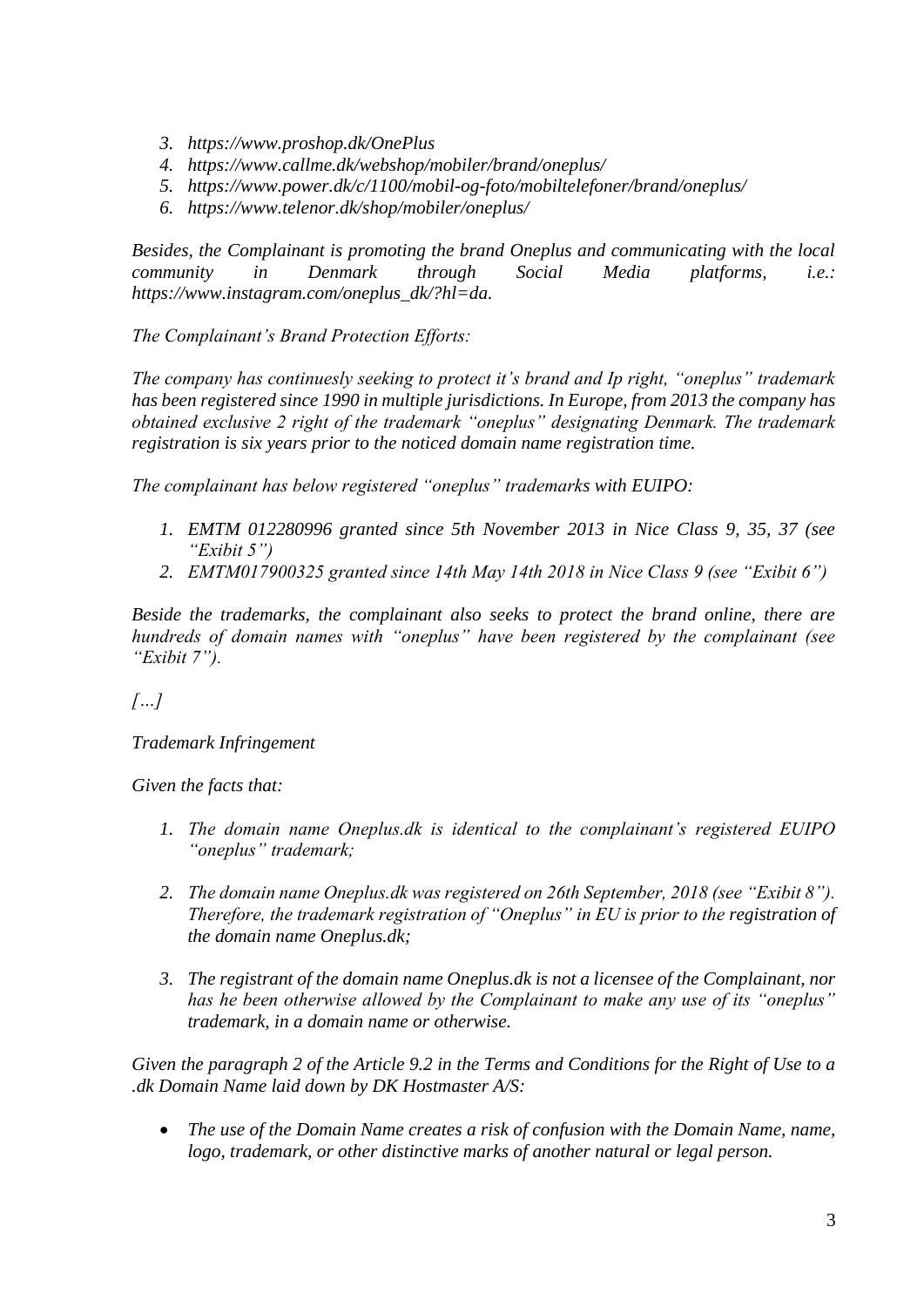*The domain name Oneplus.dk is misleading the internet visitor to believe that the domain name*  is somehow sponsored by or affiliated with the Complainant. This creates a likelihood of *confusion with Complainant's registered trademark as to the source, sponsorship, affiliation, or endorsement of the registrant's website.*

*The Complainant submits that the noticed domain name oneplus.dk is not authorized by the right owner or its agent, nor is such use otherwise permissible under law. The registrant has no rights or legitimate interests in the domain name Oneplus.dk and cannot assert that he has made or is currently making a legitimate noncommercial or fair use of the domain name.*

*Violation to Good Domain Name Practice* 

*Given the facts that:*

- *1. The domain name is currently used for a so-called "hate site", the content of which is only a sentence "OnePlus fucking sucks:-)", see "Exibit 9";*
- *2. The domain name is not used in a way that can be seen as any bona fide offering of goods or services but is maliciously slandering and spreading rumors to the brand Oneplus;*
- *3. The registrant has a bad faith in holding the domain name.*

*Given the Subsection 1 in the Section 25 of the Danish Domain Act:*

• *Registranter må ikke registrere og anvende domænenavne i strid med god domænenavnsskik.*

*The Complainant has a good-faith belief that the use of the noticed domain name Oneplus.dk is in violation of good domain name practice, cf. the Domain Act, section 25, subsection. 1. Such use is obviously trying to damage the brand's reputation and more over the market benefits.*

*Furthermore, the use of the domain name Oneplus.dk is purposefully causing impediment to the complainant in expressing its brand and business online. Given Denmark is one of the most important markets in Europe for the complainant, by taking the domain name "oneplus.dk", the registrant is indeed stopping the direct online communication between the brand and the users. That has caused and will continue to cause not only damages to the brand image but also potential commercial losses.*

*After all, since the registrant of the domain name Oneplus.dk is anonymous in public WHOIS database, the Complainant has made an effort in reaching the registrant through the DK-Hostmaster contact form (see "Exibit 10") but didn't receive any reply. Therefore, the Complainant has no choice but rise a complaint here to address its request."*

Som bilag 1 har klageren fremlagt en udskrift af 28. februar 2022 fra hjemmesiden www.oneplus.com.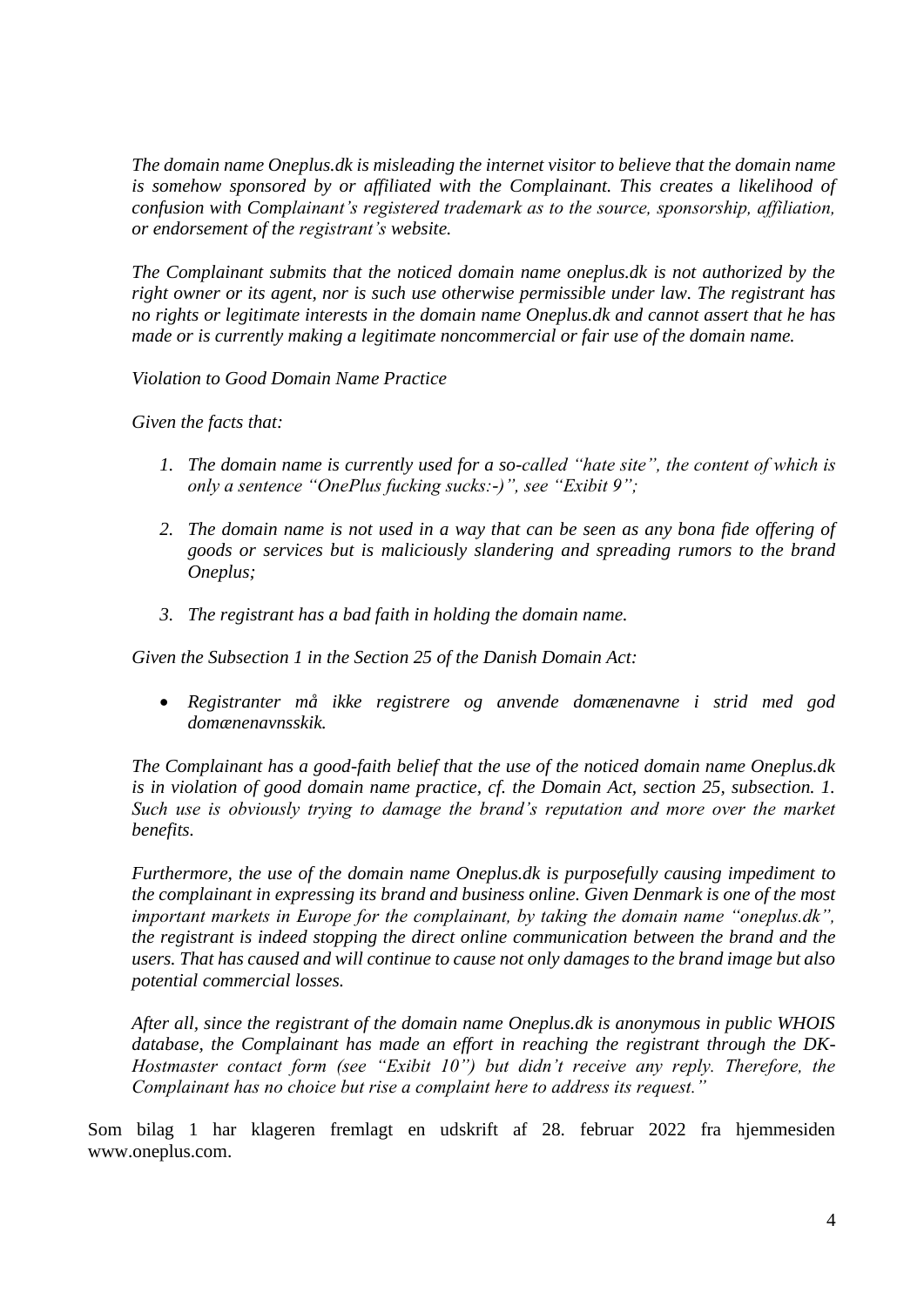Bilag 2-4 er en række udskrifter vedrørende omtale af "OnePlus" fra bl.a. hjemmesiderne www.gsmarena.com, www.netkablet.dk og www.androidpolice.dk.

Bilag 5 er en udateret udskrift vedrørende en EU-varemærkeregistrering til følgende figurmærke (EUTM 012280996):



Af udskriften fremgår det bl.a., at figurmærket – som klageren er indehaver af – er registreret den 20. juli 2018 på baggrund af en ansøgning indgivet den 5. november 2013. Endvidere fremgår det, at figurmærket knytter sig til følgende vareklasser:

*"9 Computer software, optaget; Software til spil; Teleskoper; Tegnefilm.*

*35 Annonce- og reklamevirksomhed; Online reklamer og annoncer på et computernetværk; Rådgivning vedrørende forretningsledelse; Udstillinger med kommercielle eller reklamemæssige formål; Markedsforskning; Import-eksport-agenturer; Salgsfremstød for andre; Bistand ved køb af varer og tjenesteydelser for andre; Tjenester vedrørende relokalisering af virksomheder; Udlejning af kontormaskiner og -udstyr; Fotokopiering; Datasøgning for andre i computerregistre.*

*37 Urreparation."*

Bilag 6 er en udateret udskrift vedrørende en EU-varemærkeregistrering til følgende figurmærke (EUTM 017900325):



Af udskriften fremgår det bl.a., at figurmærket – som klageren er indehaver af – er registreret den 20. december 2018 på baggrund af en ansøgning indgivet den 14. maj 2018. Endvidere fremgår det, at figurmærket knytter sig til følgende vareklasser:

*"9 Smartphones, smartwatches; Intelligente briller; Etuier til smartphones; Covers til smartphones; Wearable aktivitetstrackere; Hovedtelefoner til mobiltelefoner; E-bogslæsere; Trådløse headsets til anvendelse med mobiltelefoner; Trådløse headset til tabletcomputere; Kabler til datatransmission; USB-kabler."*

Bilag 7 er ifølge klageren en liste over de forskellige "oneplus"-domænenavne, som klageren er registrant af.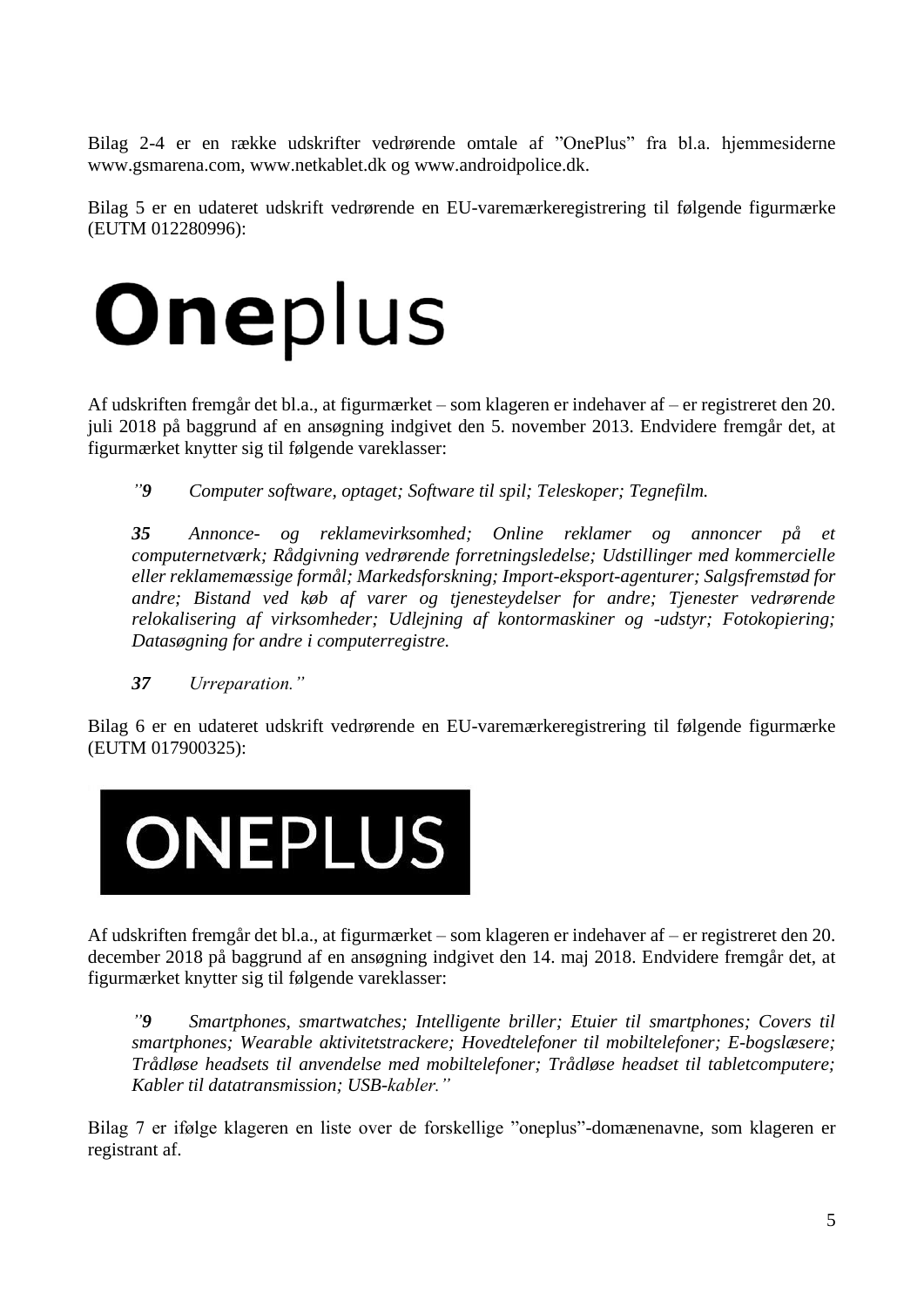Bilag 8 er en udskrift af 21. februar 2022 fra DK Hostmasters WHOIS-database (www.dkhostmaster.dk) vedrørende domænenavnet "oneplus.dk", jf. nærmere herom nedenfor i sagsfremstillingen.

Bilag 9 er tilsyneladende et skærmprint fra et opslag den 21. februar 2022 på domænenavnet "oneplus.dk":

2/21/22, 3:25 PM

https://oneplus.dk

# **OnePlus fucking sucks :-)**

Bilag 10 er en e-mail af 9. februar 2022 fra DK Hostmaster til Thomsen Trampedach GmbH.

Bilag 11 (litreret af sekretariatet) er en udateret fuldmagt fra klageren.

Bilag 12 (litreret af sekretariatet) er en "Business License" vedrørende klageren, hvoraf det fremgår bl.a., at klageren er stiftet den 14. oktober 2013.

Klageren har ved e-mail af 21. marts 2022 til sekretariatet endvidere anført følgende:

*"A new evidence of the registrant uses the domain in bad faith. The trademark holder contacted the registrant via DH-Hostmaster contact form and got response from the registrant that he will redirect the domain to the legitimate site "oneplus.com" if the complainant sends two smartphones to him. The mentioned smartphone costs nearly 6,000 DKK each, so the registrant is asking for nearly 12,000 DKK for the domain forwarding. That is evidence of the registrant using the domain not for information or service but for only economic benefits with much higher price than the out of pocket price."*

Ved e-mail af 22. marts 2022 til sekretariatet har klageren vedlagt to yderligere bilag.

Som bilag 13 har klageren fremlagt kopi af en e-mailkorrespondance af 10. marts 2022 mellem klageren og indklagede vedrørende domænenavnet "oneplus.dk". Af e-mailkorrespondancen fremgår bl.a. følgende:

Klageren: *"Hej [A's fornavn]*

*Jeg sidder i øjeblikket for ansvaret med SoMe hos OnePlus.*

*Jeg er faldet over siden OnePlus.dk, og det ser ud om, den er blevet hacket. Se vedhæftede.*

*Kan du ikke give mig dine kontaktoplysninger, så får jeg lige OnePlus til at kontakte dig."*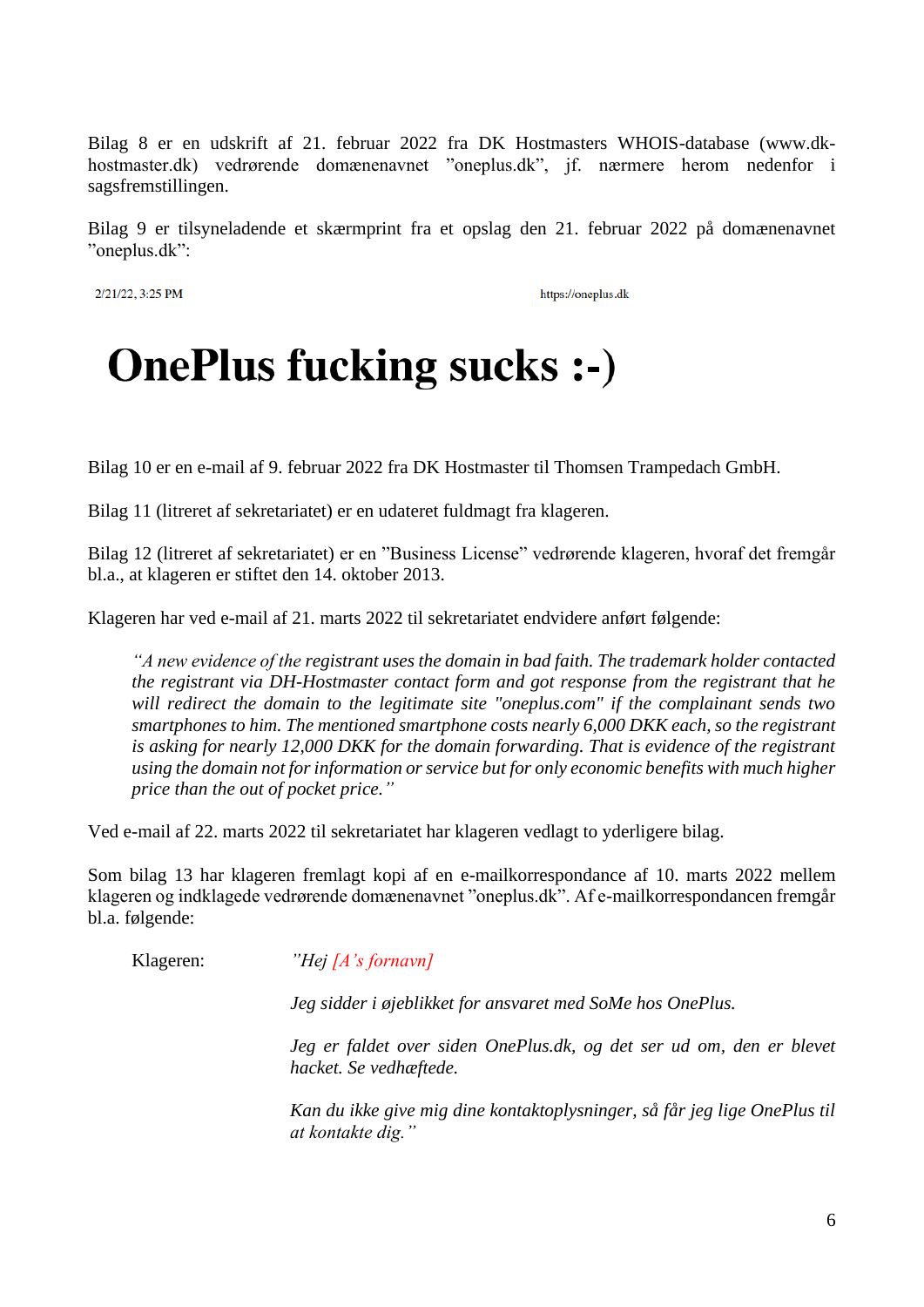| Jeg har haft domænet siden 2018, og har altid bare redirected trafikken                                                                            |
|----------------------------------------------------------------------------------------------------------------------------------------------------|
| Vi kan sagtens indgå en aftale, hvor jeg redirecter trafikken igen, hvis det<br>ønskes. Så kan vi undgå domæneklagenævnet osv., og det hele bliver |
|                                                                                                                                                    |
|                                                                                                                                                    |
| Har du mulighed for at tage siden ned med det samme, mens vi er i dialog                                                                           |
|                                                                                                                                                    |
| Hvis du sender 2x OnePlus 9 Pro, så kan jeg lynhurtigt få sendt trafikken                                                                          |
|                                                                                                                                                    |

Bilag 14 er en udskrift fra hjemmesiden www.pricerunner.dk vedrørende OnePlus 9 Pro.

Ved opslag den 3. marts 2022 på "oneplus.dk" har sekretariatet taget følgende kopi:

| $\Box$       | $\Box$     | $\Box$     | $\Box$ | $\Box$ | $\Box$ |
|--------------|------------|------------|--------|--------|--------|
| $\leftarrow$ | $\bigcirc$ | $\bigcirc$ | $\bot$ | $\bot$ |        |
| $\leftarrow$ | $\bigcirc$ | $\bigcirc$ | $\bot$ | $\bot$ |        |
| $\leftarrow$ | $\bigcirc$ | $\bigcirc$ | $\bot$ | $\bot$ |        |

**OnePlus fucking sucks :- )** 

12:31<br>03-03-2022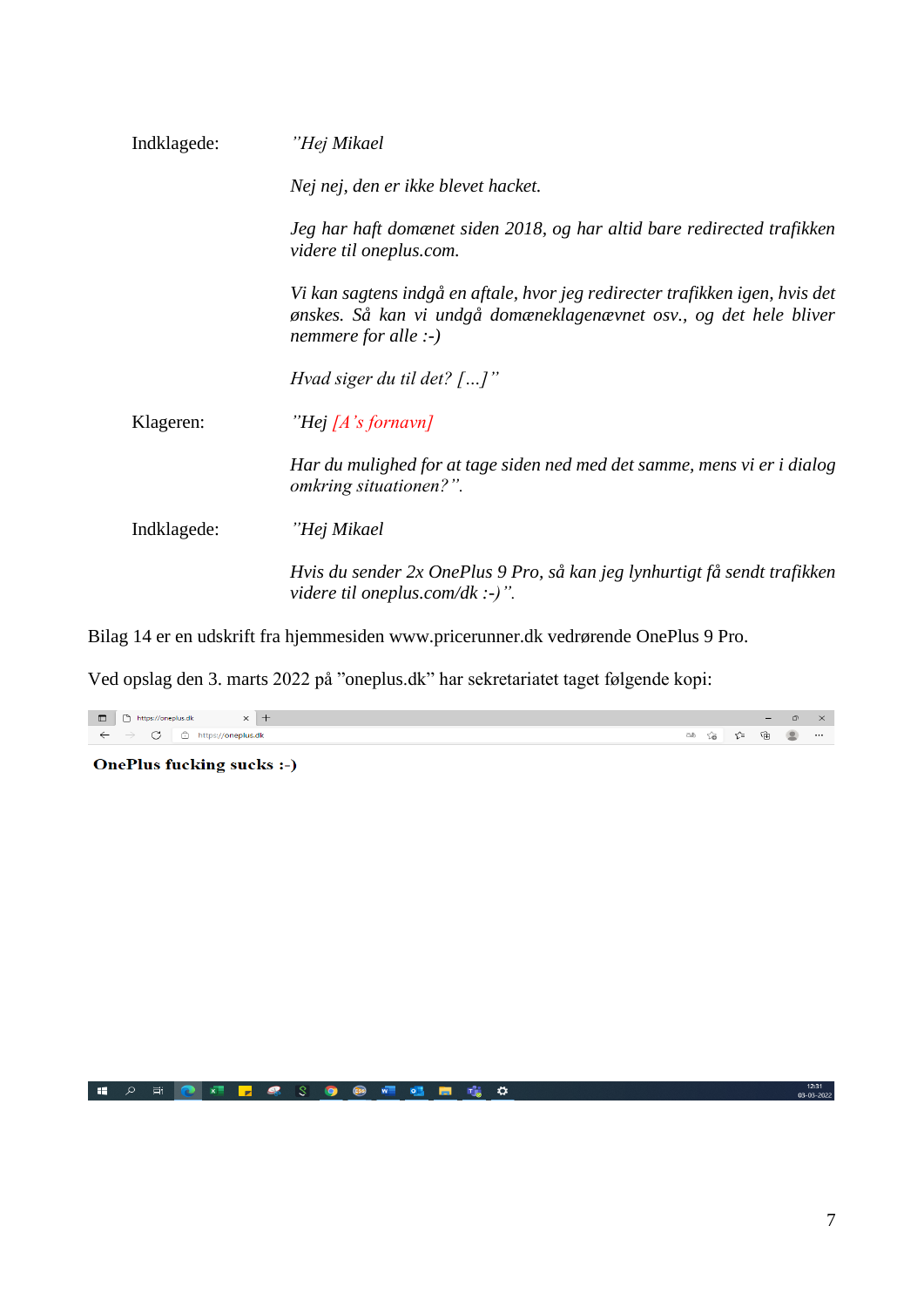Ved fornyet opslag den 12. april 2022 på "oneplus.dk" har sekretariatet konstateret, at der ikke fremkom nogen hjemmeside.

DK Hostmaster har ved e-mail af 3. marts 2022 oplyst, at indklagede har været registrant af domænenavnet "oneplus.dk" siden den 26. september 2018.

Endvidere har DK Hostmaster ved e-mail af 31. marts 2022 oplyst, at indklagede – udover at være registrant af domænenavnet "oneplus.dk" – er registrant af domænenavnene "hookd.dk", "teamnobabana.dk" og "stationaer.dk".

Ved opslag den 12. april 2022 på ovennævnte tre domænenavne har sekretariatet konstateret, at der i ingen af tilfældene fremkom en hjemmeside med noget reelt indhold.

Ved sekretariatets søgning på "oneplus" den 13. april 2022 i Google (www.google.dk) blev antallet af søgeresultater oplyst til at være ca. 1.350.000, når søgningen blev afgrænset til sider på dansk. Ved en gennemgang heraf blev antallet af viste søgeresultater begrænset til 70, idet Google udelod nogle søgeresultater, der i meget høj grad lignede de viste 70 søgeresultater. Af de første 50 søgeresultater vedrørte samtlige søgeresultater klageren.

#### **Parternes anbringender kan sammenfattes således:**

Klageren har gjort gældende,

- at klageren er en producent af forbrugerelektronik stiftet i 2013 med hovedsæde i Kina,
- at klageren er bedst kendt for at producere smartphones, der sælges på en lang række markeder overalt i verden, herunder i Danmark,
- at klagerens smartphones markedsføres i Danmark på forskellige platforme, bl.a. sociale medier såsom Instagram,
- at klageren herudover er indehaver af flere EU-varemærkeregistreringer i form af figurmærker, jf. bilag 5 og 6,
- at indklagedes domænenavn "oneplus.dk" er identisk med klagerens registrerede EU-varemærker, som ligger forud for indklagedes registrering af domænenavnet,
- at klageren ikke har givet indklagede tilladelse eller på anden måde accepteret indklagedes registrering af domænenavnet "oneplus.dk",
- at indklagede anvender domænenavnet "oneplus.dk" til brug for en såkaldt "hadside", da det eneste indhold på hjemmesiden er teksten "OnePlus fucking sucks :-)",
- at indklagede dermed udelukkende bruger domænenavnet til bagvaskelse og spredning af ondsindede rygter mod klageren,
- at formålet med dette åbenlyst er at skade klagerens omdømme, hvilket er særligt uheldigt, da Danmark er et af klagerens vigtigste markeder i Europa,
- at der foreligger en overtrædelse af domænelovens § 25, stk. 1, om god domænenavnsskik,
- at indklagedes registrering og anvendelse af det omtvistede domænenavn herudover udgør en overtrædelse af pkt. 9.2 i DK Hostmasters Vilkår for brugsret til et .dk-domænenavn, og
- at domænenavnet "oneplus.dk" på den baggrund bør overdrages til klageren.

Indklagede har som nævnt ikke svaret i sagen. Indklagede er gjort bekendt med, at sagen herefter vil blive afgjort på det foreliggende grundlag.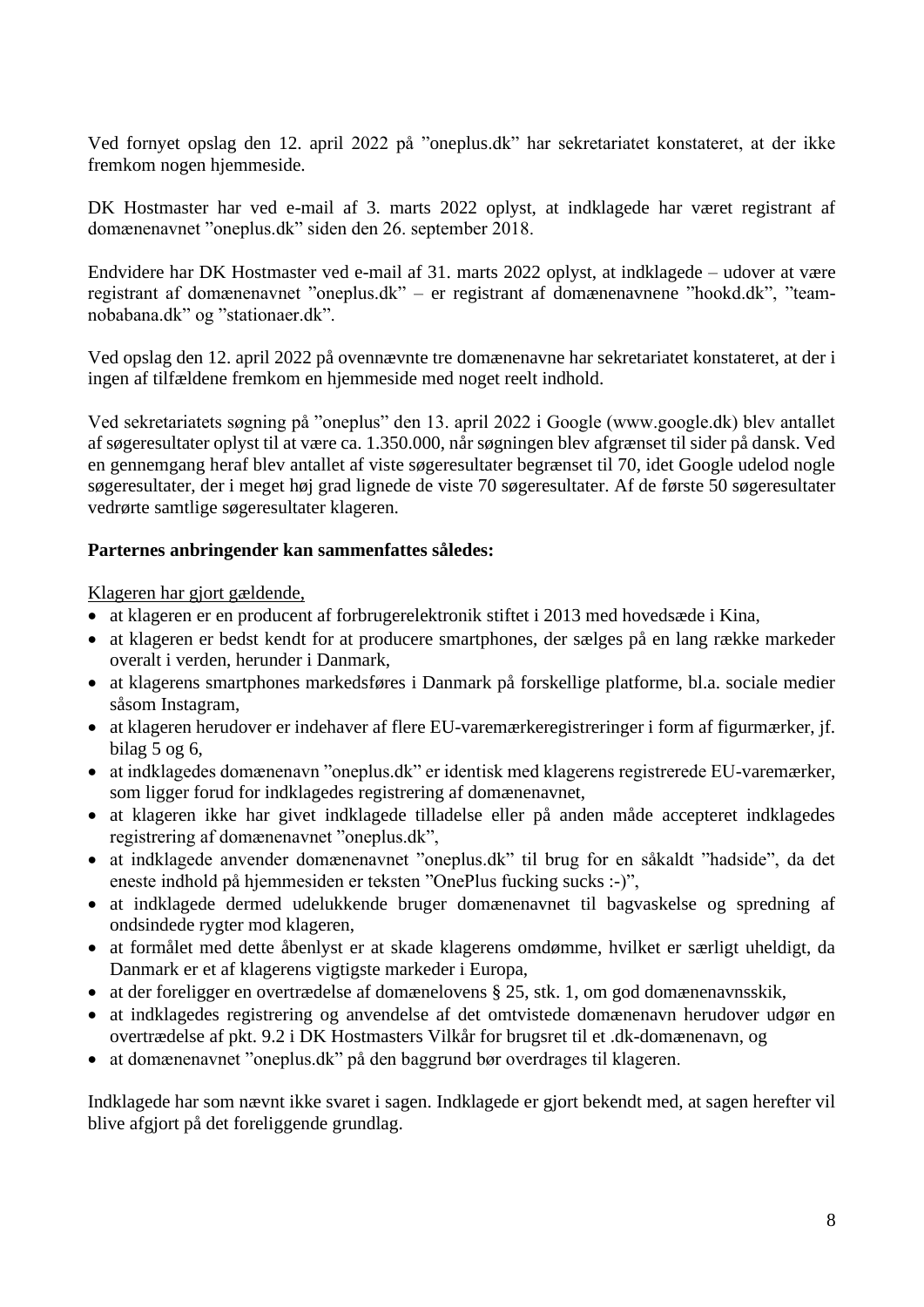#### **Nævnets bemærkninger:**

Da det må antages, at domænenavnet "oneplus.dk" ikke har erhvervsmæssig betydning for indklagede, er nævnet tiltrådt af to medlemmer, som repræsenterer henholdsvis forbruger- og erhvervsinteresser, jf. § 27, stk. 5, i lov nr. 164 af 26. februar 2014 om internetdomæner (domæneloven).

Indklagede er ikke fremkommet med bemærkninger til klagen, hvorfor sagen afgøres på grundlag af klagerens sagsfremstilling, og de af klageren indsendte bilag, jf. § 11, stk. 3, i klagenævnets forretningsorden.

Som sagen er oplyst, giver den først og fremmest anledning til at overveje, om indklagedes registrering og brug af domænenavnet "oneplus.dk" er i strid med god domænenavnsskik, jf. domænelovens § 25, stk. 1. Denne lyder således:

*"§ 25. Registranter må ikke registrere og anvende domænenavne i strid med god domænenavnsskik".*

I forarbejderne til domænelovens § 25, stk. 1, jf. lovforslag L 66 af 13. november 2013 (Folketingstidende 2013-14, Tillæg A, s. 30-31), er det forudsat bl.a., at kravet om overholdelse af god domænenavnsskik gælder både registrering, ibrugtagning, markedsføring, overdragelse, anvendelse og opgivelse af domænenavne, og at det således ikke er tilsigtet at lægge nogen begrænsning i, hvilke hændelser omkring registrering og brug af domænenavne, der kan være underlagt pligt til at følge god domænenavnsskik. De forhold, der indgår i vurderingen af god domænenavnsskik, kan som hidtil ikke alene angå registreringsøjeblikket, men også ethvert senere tidspunkt. Det er endvidere forudsat i forarbejderne, at der fortsat i den praktiske udmøntning af kravet om god domænenavnsskik vil kunne indgå en række modstående hensyn, som må afvejes over for hinanden. I forarbejderne er bl.a. anført følgende om disse hensyn:

*"Loven angiver ikke en prioritering af hvilke hensyn, der vejer tungest, men overlader dette skøn til klagenævnet og domstolene. Der er ikke på forhånd foretaget en interesseafvejning mellem private registranter, kommercielle eller samfundsmæssige formål.*

*I lighed med klagenævnets praksis i dag kan klagenævnet og domstolene i vurderingen af god domænenavnsskik overveje og balancere forskellige hensyn, herunder blandt andet den 25 samfundsmæssige værdi i anvendelsen, hensynet til muligheden for at komme til orde, sammenhængen mellem domænenavnet og den faktiske anvendelse, domænenavnets anvendelse i praksis eller påtænkte anvendelse (teknisk, aktivt eller passivt), værdien af domænenavnet for henholdsvis registranten og tredjeparten, forudgående og efterfølgende forhold, der er relevante for vurderingen, om det er anstødeligt, om det er i strid med anden lovgivning m.v.*

*Hertil kommer, at hensynet til de tidsmæssige aspekter af sagen ligeledes kan være relevante at inddrage i vurderingen af god domænenavnsskik. Et tidsmæssigt aspekt kunne eksempelvis være forholdet mellem tidspunktet for registreringen af domænenavnet og tidspunktet for etableringen af en tredjeparts rettighed. Et andet tidsmæssigt aspekt kunne være, om en tredjepart har haft mulighed for at registrere det omtvistede domænenavn på et tidligere tidspunkt, eller om tredjeparten burde have kendskab til eksistensen af registreringen af domænenavnet forinden etableringen af en rettighed."*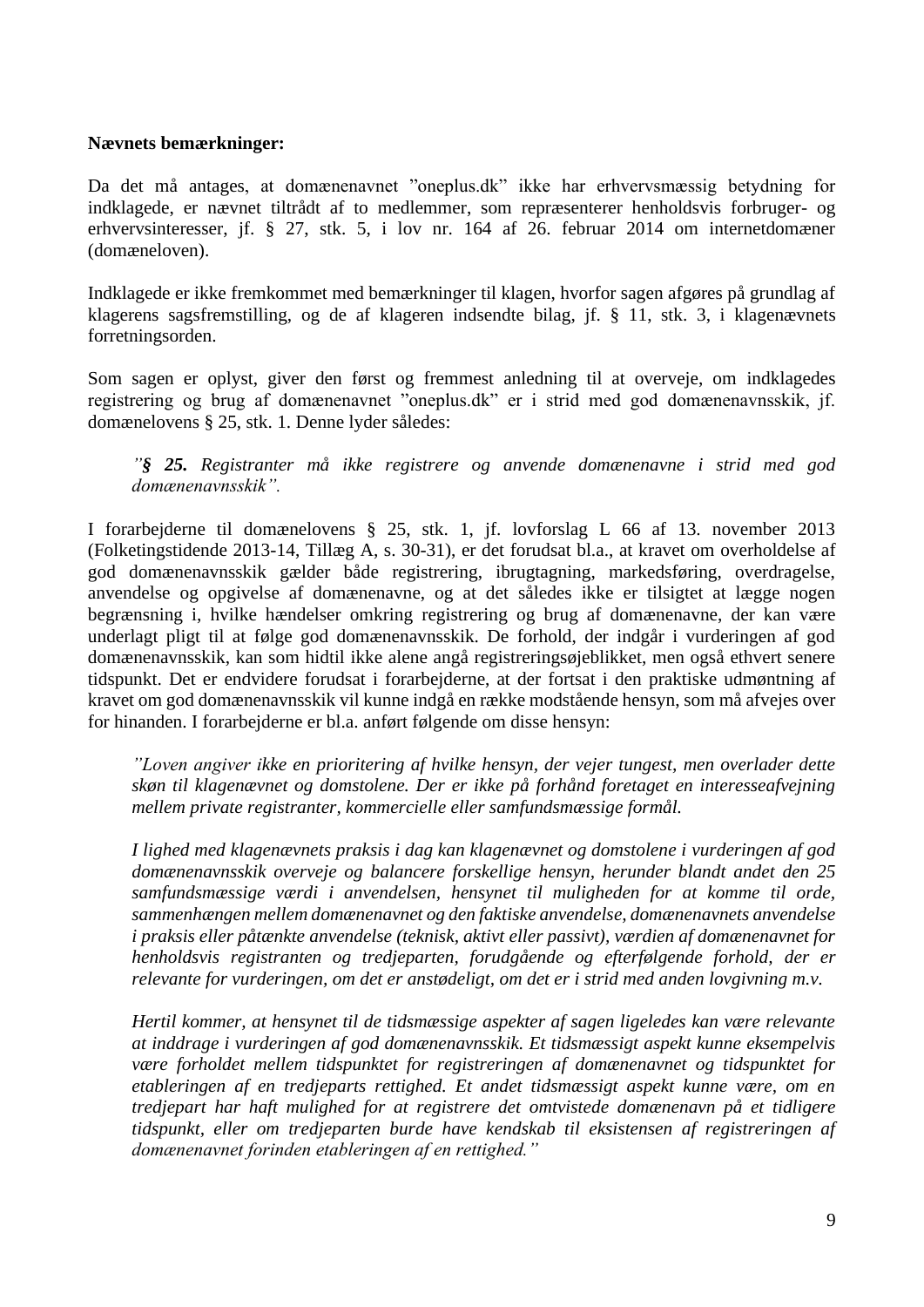Det følger af det anførte, at lovgiver har forudsat, at der ved anvendelse af domænelovens § 25, stk. 1, i en situation som den foreliggende skal foretages en interesseafvejning og en afvejning af, om et domænenavn anvendes på loyal måde og til varetagelse af legitime interesser.

For så vidt angår domænenavne, der bruges til at komme til orde med politiske synspunkter eller forbrugerkritik, fremgår bl.a. følgende af forarbejderne til bestemmelsen om god domænenavnsskik i § 12, stk. 1, i 2005-domæneloven (lovforslag L 165, folketingsåret 2004-05, 2. saml., ad § 12):

*"Et fjerde hensyn angår registrantens ret til at anvende internet-domænenavne til at komme til orde med politiske synspunkter eller forbrugerkritik. Afskæres adgangen generelt til at registrere internet-domænenavne, der indebærer henvisninger til virksomheder, politiske partier eller politiske synspunkter under henvisning til, at en sådan henvisning vil være upassende eller lignende, risikerer man at kunne lægge alvorlige begrænsninger for udfoldelsen af den politiske debat i samfundet."*

Herefter opstilles anførte sted nogle scenarier, hvor det kunne være relevant at anvende reglen om god domænenavnsskik. Heriblandt nævnes konflikter, som angår sager, hvor internetdomænenavne registreres for at udtale kritik over personer, virksomheder eller institutioner; de såkaldte "hadesider". Om klagenævnets opgave i sådanne sager anføres det, at:

*"Her vil klagenævnet skulle foretage en konkret afvejning af de to parters interesser og graden af chikane, som registranten påfører den anden part"*

Klagenævnet finder, at de anførte hensyn også må indgå ved den interesseafvejning, som skal foretages efter 2014-domænelovens § 25, stk. 1.

Klageren er en kinesisk producent af bl.a. smartphones, der er stiftet i 2013. Klageren markedsfører og sælger efter det oplyste smartphones under betegnelsen "OnePlus" på en lang række landemarkeder, herunder i Danmark. Endvidere fremgår det af sagens oplysninger bl.a., at klageren er indehaver af to EU-varemærkeregistreringer til figurmærker indeholdende betegnelsen "ONEPLUS" i forskellige vareklasser (jf. bilag 5 og 6).

Domænenavnet "oneplus.dk" indeholder på nuværende tidspunkt ikke nogen hjemmeside, men af sekretariatets undersøgelser i sagen fremgår det, at domænenavnet "oneplus.dk" på tidspunktet umiddelbart efter klagens indgivelse har indeholdt en hjemmeside, hvor der alene fremgik teksten *"OnePlus fucking sucks :-)"*.

Henset til indholdet på hjemmesiden under domænenavnet "oneplus.dk" lægger klagenævnet til grund, at hjemmesiden har været benyttet som en såkaldt kritik- eller hadeside indeholdende indklagedes personlige kritik af klageren.

Det er ikke i sig selv i strid med god domænenavnsskik, at en privatperson gør brug af et domænenavn, som indeholder navnet på en virksomhed, for at komme til orde med kritik mod denne virksomhed. Dette må dog forudsætte, at ytringsfrihedens grænser respekteres, at brugen ikke har karakter af chikane, samt at det domænenavn, som der gøres brug af, ikke er egnet til – og heller ikke anvendes på en måde, som er egnet til – at fremkalde forvekslingsrisiko. Anvendes et domænenavn, som alene indeholder en virksomheds navn, til en kritik- eller hadeside rettet mod den pågældende